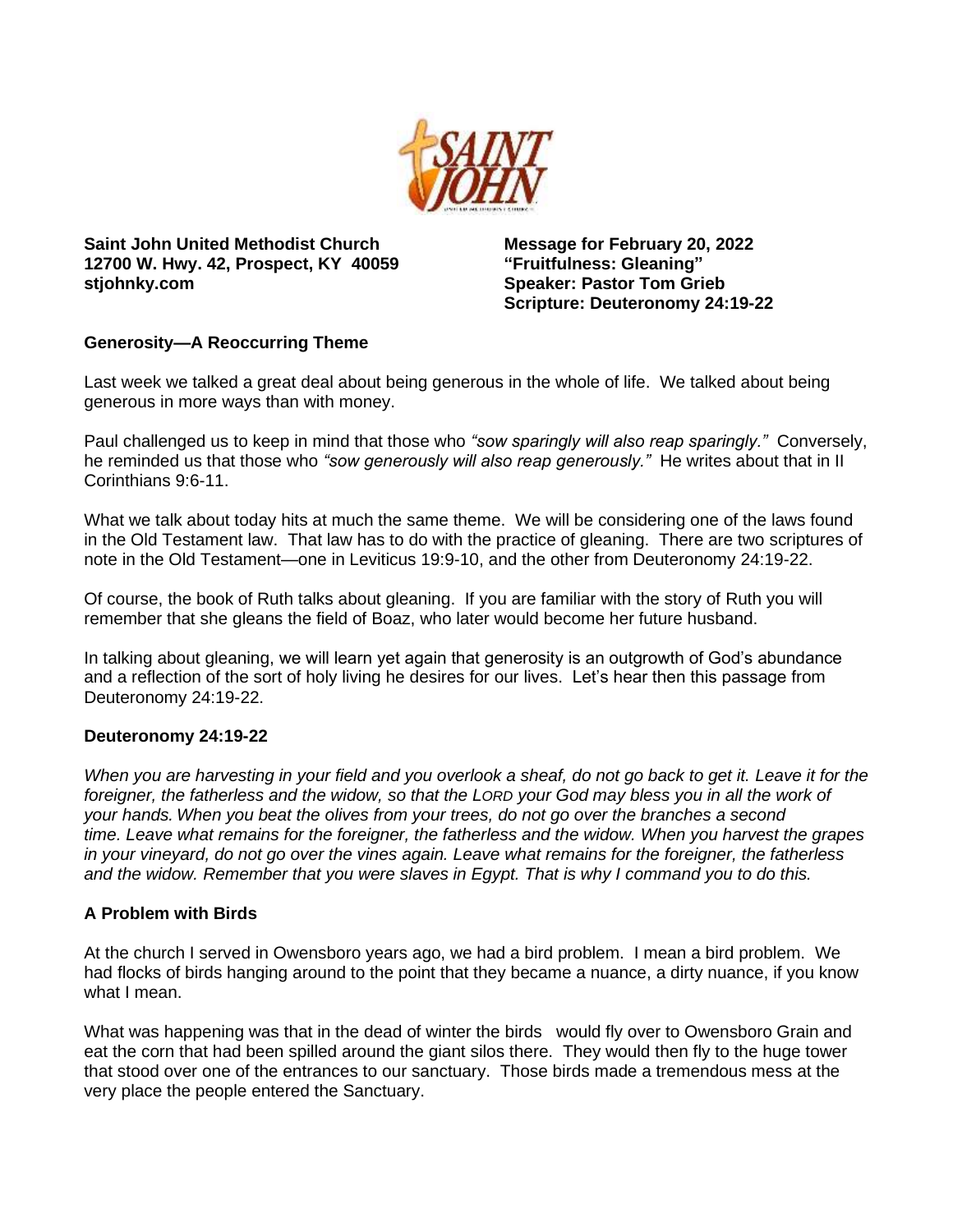We even investigated a netting that would keep them from roosting, but it cost over \$100,000. In my mind that was a non-starter. I told them I would be more than happy to go up there and beat a pie plate before we spent \$100,000.

What those birds did at Owensboro Grain was glean the leftover corn.

## **Gleaning—A Command of the Lord**

For the Hebrews, gleaning was very much a commandment of the Lord. It was viewed as a matter of benevolence, an expression of holiness, and a wonderful way to be generous. Farmers were instructed to leave a portion of their harvest for *"the foreigner, the fatherless, and the widow."* Those who were on the margins of society, economically and otherwise, were encouraged to gather what was left.

By offering a portion of their harvest, the farmers were reminded of the days when their ancestors were *"slaves in Egypt."* Remembering the past is always instructive. The great quote from George Santayana, *"Those who cannot remember their past are condemned to repeat it,"* rings true.

### **Cutting Corners**

The purpose of leaving a portion of a field unharvested was so the poor would have something to eat. Strictly speaking, farmers were to leave the edges of their fields, and particularly the corners, for the poor to gather as they walked by.

You have heard the expression, *"cutting corners."* You have probably used it yourself. You may have even found yourself doing just that. *"Cutting corners"* usually means cutting out things in order to reach a goal as cheaply and easily as possible. Corporations will do that to temporarily drive-up profits.

Let's turn that just a bit to consider the ways you *"cut corners"* when it comes to supporting the needs of others. During the day when the law was written to *"cut corners"* meant there wouldn't be anything left for those who needed it.

#### **What about You?**

What about you? How are you providing room on the margins for the support of those in need? And if not the margins, then what ways you have re-oriented your life to where support for those in need is central to who you are and what you're doing?

The answer to these questions depends in large degree on what you think about God and how you have experienced his benevolence. We serve a benevolent God, and he wants us to be benevolent as well. That message comes through loud and clear in both the Old and New Testaments.

Benevolence is tied to God's love, a love that is no more clearly stated than in Jesus Christ. We love because he first loves us. We seek to support our neighbors because he supports us first.

#### **What Will It Be—Generosity or Scarcity?**

Just as we talked last week, where is your focus? Is it on the generosity and fruitfulness of God's abundance or the scarcity and greed of this world? Paul encourages about this when he writes in Ephesians 3:20, *"Now to him who is able to do abundantly more than all we ask or imagine, according to his power that is at work within us, to him be glory in the church and in Christ Jesus throughout all generations, for ever and ever! Amen."*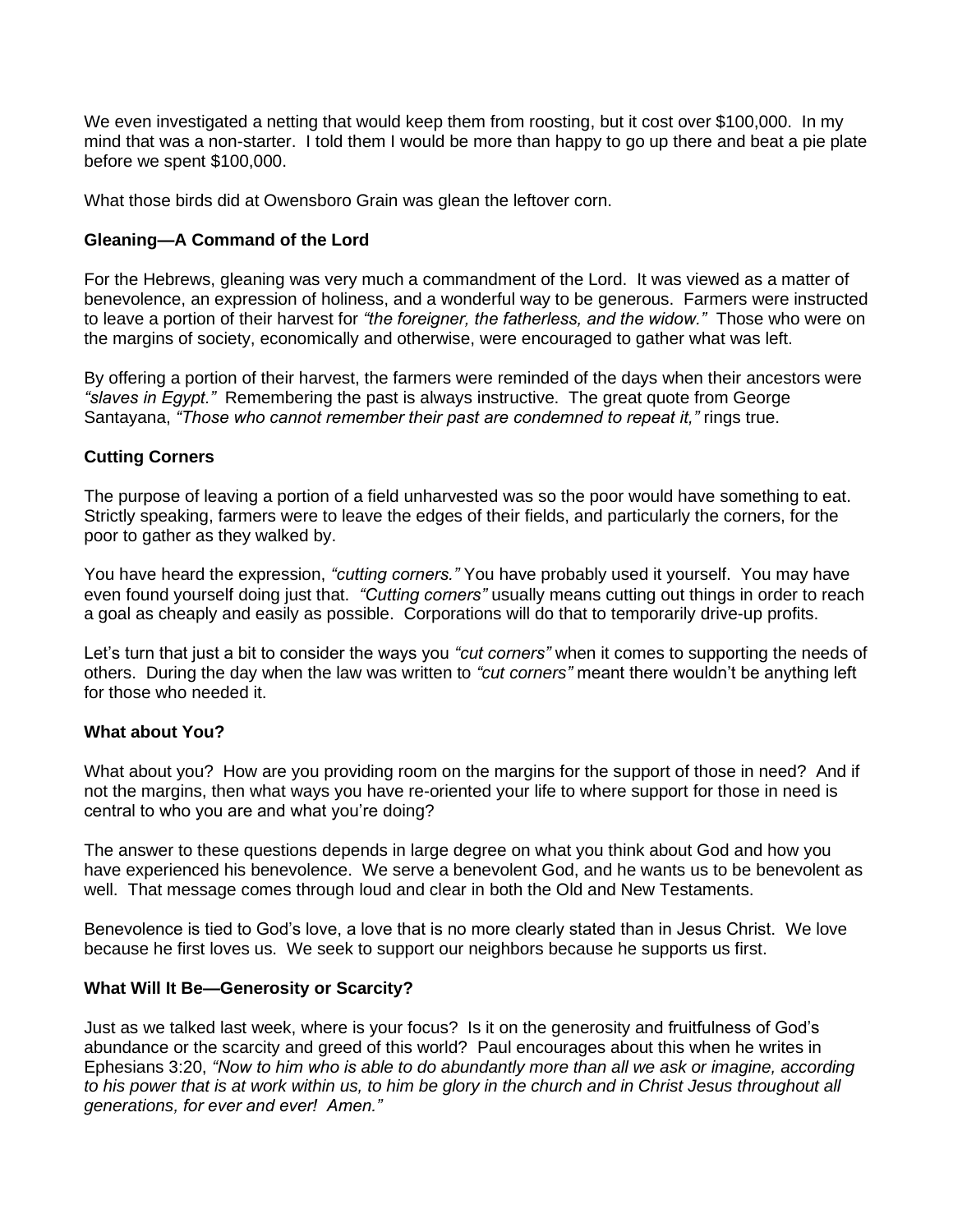God's Kingdom is founded upon the abundance of his mercy and grace. The world would have us think that there's not enough, so we tend to hold on to all we can. Some even hoard to the point of illness. With most, enough is never enough.

Consider the story Jesus tells in Luke 12 about the rich man whose harvest was so big that he tore down his barns and built bigger ones, all of this so he could *"eat, drink, and be merry."* Jesus is clear at this point, stockpiling so you can *"eat, drink, and be merry"* is not a way of life that brings us closer to God, much less to others. In the end, such a lifestyle will leave us unfulfilled and still wanting.

Remember yet again what Paul said, *"Those who sow sparingly will reap sparingly, but those who sow generously will reap generously."* (II Corinthians 9:6)

The story is told of a zookeeper who was charged with looking out for the monkeys. One day he placed bits of fruit in a plastic container with a narrow opening. The opening was just big enough for the monkey to get his hand in. If he grabbed the fruit and tried to get his hand out, he was prevented from doing so by the narrow opening. It was only when the monkey spilled out the contents to share with the other monkeys that he was able to enjoy some himself.

### **How Are Others Benefitting from You?**

Let's ask the questions again, when it comes to your life what margins, if not corners, are being made available to others so they might benefit? How is the abundance God has heaped upon your life being translated into support for others? I am not just talking about money here.

You have so much to offer. Don't ever minimize the effect of offering your talents to support of others. What are your strengths and how might they be employed in helping your neighbor?

The answer to that question might be as simple as preparing a hot meal, offering a listening hear, or hammering a few nails. It might include tutoring someone in math or helping them to read. It might mean helping with someone's taxes or watching their kids. It very well might mean sending a card or placing a telephone call. You might even find yourself cutting someone's grass or raking their leaves.

When it comes to the broader community, you very well may want to volunteer at a local mission. I would be glad to talk with you further about any number of great opportunities that abound in this community.

Scouts, I am tickled that every year you guys work hard to collect food for our local food bank. The possibilities are endless. There are all sorts of ways to offer yourself in service to others. Rest assured that when you do, God will multiple what you offer many-fold.

#### **Margins Available and Corners Uncut**

I love the story told of rescue workers in a famine-stricken area who were handing out glasses of milk to some half-starved orphans. One was a little boy who had several brothers and sisters and was used to dividing his food among them. The little boy asked the worker who gave him his milk, *"How far down do you want me to drink?"* Now that's thinking about others.

Of course, the worker said, *"All the way down, all the way down."*

The problem is that there are way too many of us drinking from glasses that are way too big, at the expense of others in need.